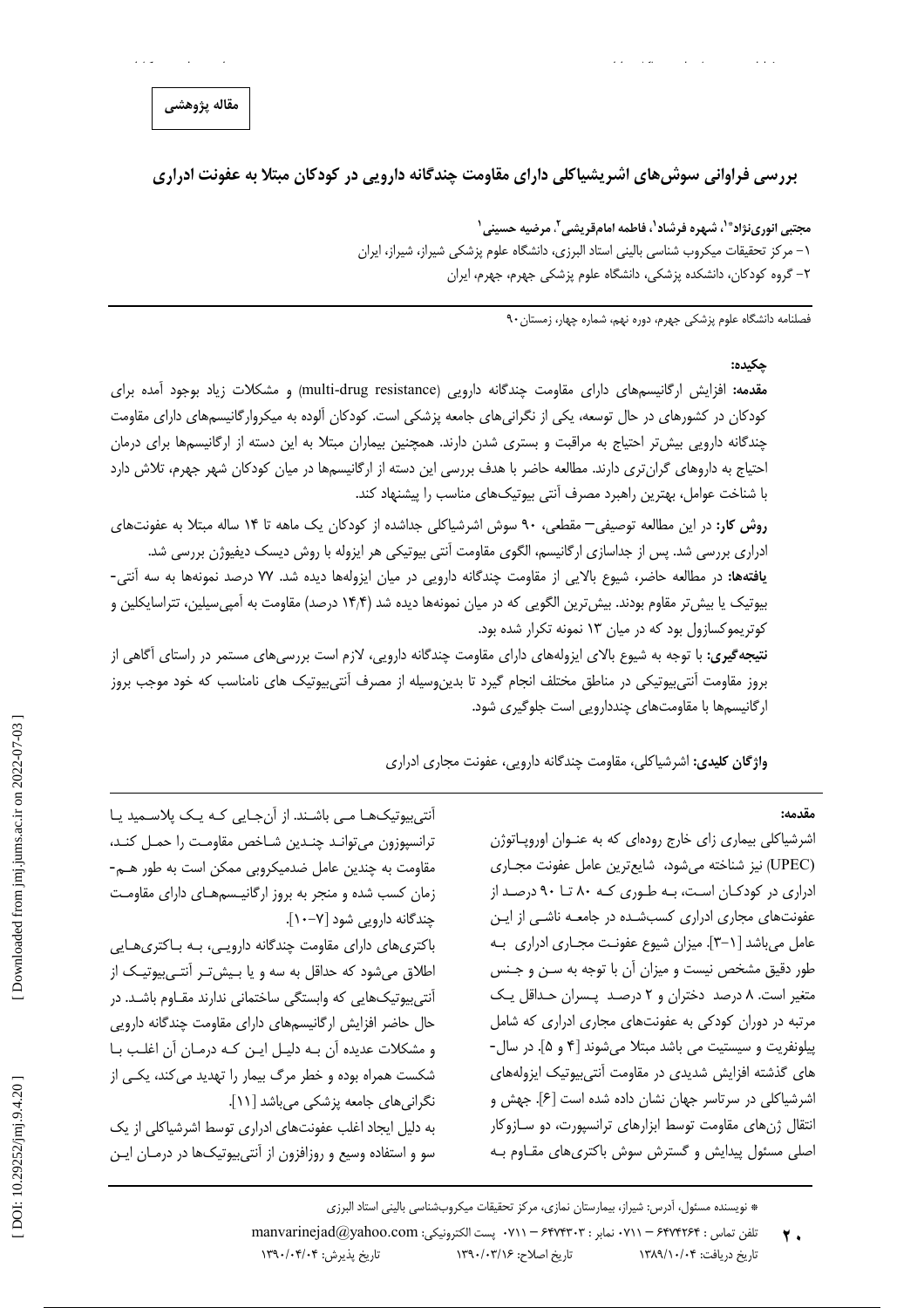بررسی فراوانی سوشهای اشریشیاکلی دارای....

عفونت و به دنبال آن افزایش مقاومت در بـاکتریهـا و ظهـور باکتری های دارای مقاومت چندگانـه دارویـی از سـوی دیگـر، بررسی الگوهای مقاومت در این باکتری که قطعاً در هــر منطقــه الگوی خاص خود را دارد [۱۲] بسیار مهم و ضروری خواهد بود. با توجه به ضرورت تشخيص الگوهـاي جديـد و يـا غيرمعمـول مقاومت باکتری اشرشیاکلی و شناسایی ارگانیسمهای دارای مقاومت چندگانه، این مطالعه برای شناسایی الگوهـای مقاومـت اشرشیاکلی پاتوژن ادراری در شهر جهـرم انجـام گرفـت تـا راه-کارهای منطقی برای درمان عفونت های سیستم ادراری در این منطقـه تعيـين واز افـزايش روز افـزون اركانيـسمهـاي داراي مقاومت چندگانه دارویی جلوگیری شود.

# ,وش کا,:

برای انجام این مطالعه مقطعی، سوشهای اشریشیاکلی جداشده از نمونههای ادراری کودکان یک ماهه تا ۱۴ ساله مبتلا به عفونت ادراری در بیمارستان مطهری شهر جهرم در بین سال-های ۸۷–۸۶ جمع آوری شد. تشخیص عفونت ادراری توسط کارکنان و کادر پزشکی بیمارستان بر پایه علائم کلینیکی و نتایج آزمایشگاهی بود. درد یهلو، تب بیش از ۳۸٫۵ درجه سانتی-گراد و علائم گندخونی در نوزادان به عنوان پیلونفریت و سوزش ادرار، تكرار ادرار، درد مثانه با تب خفيف يا بدون تب به عنوان سیستیت در نظر گرفته شد. بیمارانی در این مطالعه وارد شدند که عفونتهای ادراری را از طریق جامعه کسب کرده بودند و بدین ترتیب کودکانی که ۴۸ ساعت پس از بستری شدن در بیمارستان یا یک ماه قبل از نمونهگیری، سابقه بستری شدن در بیمارستان داشته و همچنین بیمارانی که در ۱۵ روز قبل از نمونه گیری، آنتی بیوتیک مصرف کرده بودند، از مطالعه حذف شدند. اطلاعات بیماران از طریق تکمیل پرسش نامهای حاوی سوالاتی در رابطه با جنس، سن، سابقه قبلی عفونت ادراری، علائم عفونت ادراري دال بر عفونت تحتاني يا فوقاني جمع آوري شد. پس از نمونهگیری از بیماران، نمونهها بلافاصله به آزمایشگاه منتقل و کشت داده شدند و سپس برای مدت ٢۴ ساعت در دمای ۳۷ درجه سانتیگراد نگهداری شدند. محیط کشت بعد از ۲۴ ساعت بررسی شد و در صورت رشد ارگانیسم

بیش از ۱۰<sup>۵</sup> کلنی که دال بر عفونت ادراری است از آن کلنی آزمایش های تشخیصی اولیه به عمل آمد. از میان نمونههای کشت دادهشده، نمونههایی که از لحاظ خصوصیات کشت، بیوشیمیایی، مورفولوژی با اشرشیاکلی مطابقت داشتند به عنوان اشرشیاکلی شناخته شدند. سپس با روش دیسک دیفیوژن و بر اساس معيارهاي CLSI, 2006 حساسيت هر نمونه نسبت به آنتی بیوتیکهای مختلف سنجیده شد [۱۳]. حساسیت ایزوله-های اشیرشیاکلی در برابر ۱۴ آنتی بیوتیک شامل جنتامایسین (10μg)، تتراسايكلين (30μg)، سفتازيديم (10μg)، كوتريماكسازول (25μg)، ايمي ينم (10μg)، سيپروفلوكساسين (5μg)، نورفلوكساسين (10μg)، سفيكسيم (5μg)، آميكاسين (30μg)، كلرامفنيكل (30μg)، ناليديكسيك اسيد (30μg)، نيتروفورانتوئين (300μg)، سفوروكسيم (30μg) و آميي سيلين (10μg) مورد بررسي قرار گرفت. از E.coli ATCC25922 به عنوان كنترل استفاده شد.

## بافتهها:

از میان نمونههای جمعآوری شده در مجموع ۹۰ نمونـه کـه از لحاظ خصوصیات کشت، بیوشیمیایی، مورفولوژی با اشرشـیاکلی مطابقت داشتند و به عنوان اشرشیاکلی شناخته شدند، جداسـازی و دادههای مربوط به آنها ثبت شد. ۶۲٫۵ درصد از بیماران مذکر و بقیه مونث بودند. میانگین سنی بیمـاران ۲۶٫۹ +\_ ۲۱٫۸ مـاه بود. ۴۹٫۲ درصد از بیماران مبتلا به سیستیت و بقیـه مبـتلا بـه ييلونفريت بودند.

براي مشخص كردن الگوهـاي مختلـف أنتـي بيـوگرام، نتـايج حاصل از آزمایش آنتی بیوگرام، ۹۰ ایزوله اشرشیاکلی به صورت مقاوم و حساس به ۱۴ آنتی بیوتیک مورد نظر کدگذاری شدند. مقاومت کلی ایزولهها به هر آنتی بیوتیک در جدول ۱ مشخص شده است.

همان گونه که در جدول ۱ دیده می شود، بیش ترین مقاومت در ۷۷ نمونه (۸۵٫۵ درصد) نسبت به آنتی بیوتیک آمیی سیلین است. کمترین مقاومت نیز نـسبت بـه نبتروفورانتـوئین ۳ نمونـه (۳٫۳ درصد) ، آمیکاسین ۳ نمونه (۳٫۳ درصد) و ایمی پنم هیچ نمونـه (٠ درصد) مشاهده شد. وضعیت بقیـه مقاومـتهـا در جـدول ١ آورده شده است.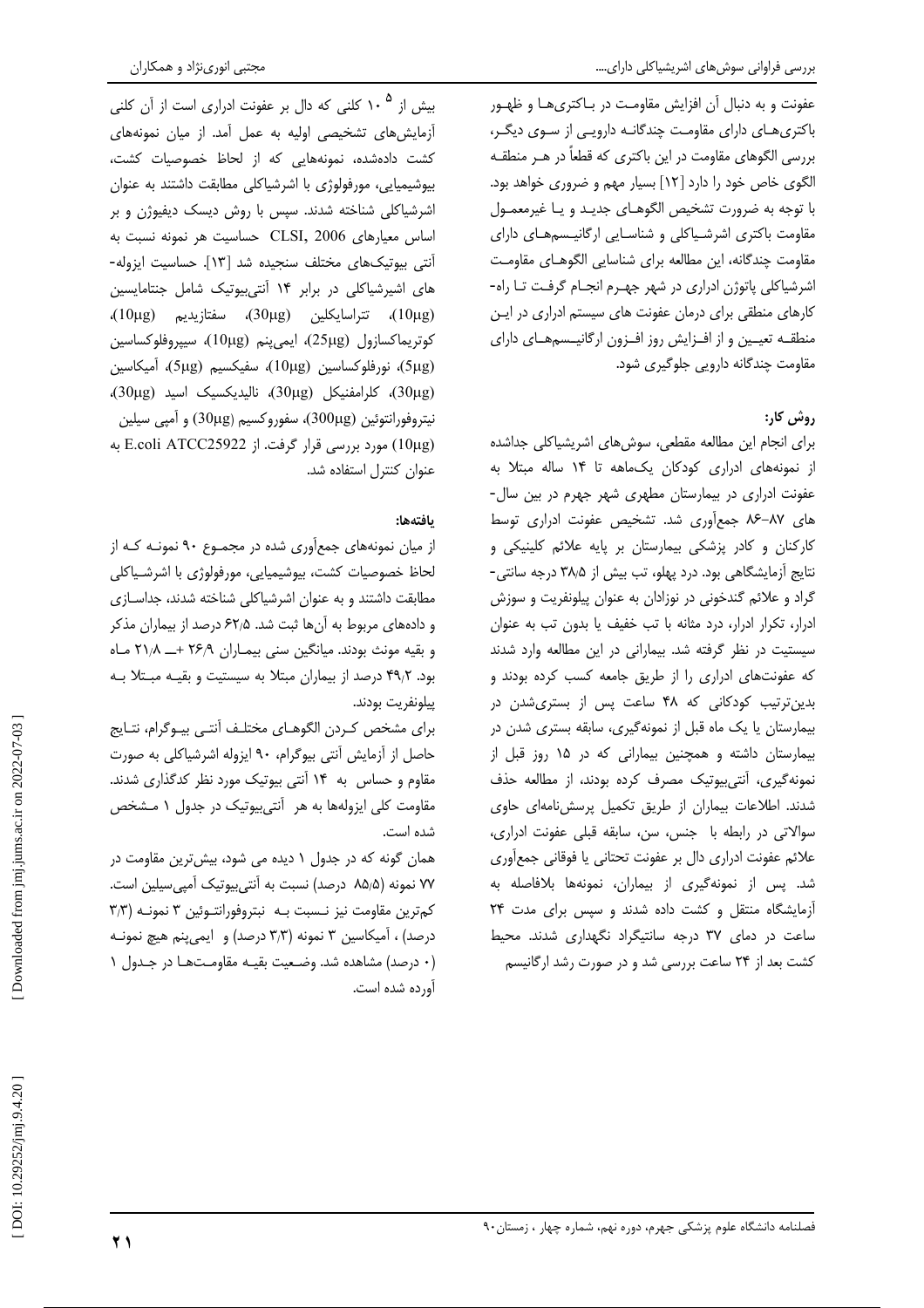| میزان مقاومت در میان ارگانیسم های<br>دارای مقاومت چندگانه دارویی | میزان مقاومت در میان<br>مجموع نمونه ها                 | آنتى بيوتيك     |
|------------------------------------------------------------------|--------------------------------------------------------|-----------------|
| تعداد (درصد)                                                     | (درصد) تعداد                                           |                 |
| 54 (90)                                                          | $VV(A\Delta/\Delta)$                                   | أمپىسيلين       |
| 57(97)                                                           | $VT(\Lambda \setminus \Lambda)$                        | كوتريموكسازول   |
| 54 (90)                                                          | $P\Lambda(Y\Delta/\Delta)$                             | تتراسايكلين     |
| $rr(\Delta)$                                                     | $\mathsf{r}\mathsf{r}(\mathsf{r}\mathsf{v}\mathsf{y})$ | كلرامفنيكول     |
| $\Gamma(\Upsilon \setminus A)$                                   | ٢۴(۲۶٫۶)                                               | نالیدیکسیک اسید |
| $\Sigma(Y^{\epsilon},Y)$                                         | (۱/۱۲) ۱۹                                              | سفيكسيم         |
| $\Sigma(Y^*Y)$                                                   | $\lambda(\tau)$                                        | سفور كسيم       |
| $\mathcal{N}(\lambda/\lambda)$                                   | (۱۶٫۶)                                                 | جنتامايسين      |
| 9(Y,5)                                                           |                                                        | سفتازيديم       |
| $\lambda(\lambda,\tau)$                                          | $\lambda(\lambda/\lambda)$                             | سيپروفلو كساسين |
| $\lambda(\lambda,\tau)$                                          | $\lambda(\lambda/\lambda)$                             | نورفلوكساسين    |
| $\mathbf{r}(\mathbf{r}_{i})$                                     | $\mathbf{r}(\mathbf{r},\mathbf{r})$                    | نيتروفورانتوئين |
| $\mathbf{r}(\mathbf{r}_{i})$                                     | $\mathbf{r}(\mathbf{r},\mathbf{r})$                    | أميكاسين        |
| $\cdot(\cdot)$                                                   | $\cdot(\cdot)$                                         | ایمی پنم        |

.<br>جدول ۱: فراوانی مقاومت های آنتی پیوتیکی سوش های اشرشیاکلی جدا شده از کودکان مبتلا به عفونت های ادراری در شهر جهرم

۴۵ الگوی مقاومت در میان سوشها تـشخیص داده شـد. ۳۷ نمونه (٧٧ درصد) از ایزولهها به سه یا تعداد بیش تری آنتبی-بیوتیکها مقـاوم بودنـد و بـه عنـوان سـوشهـای بـا مقاومـت چندداروئی شناخته شدند. تنها ۸٫۳ درصد از سـوشهـا بـه طـور كامل به تمام آنتي بيوتيكها حساس بودند.

از بین ۶۶ نمونه دارای مقاومت چندگانه داروئی، ۱۹ سوش نسبت به سه آنتیبیوتیک (۲۱٫۱ درصد)، ۱۸ سوش نسبت به چهار آنتی بیوتیک (۲۰ درصد) ، ۱۰ سوش نسبت به پنج آنتی-بیوتیک (۱۱/۱ درصد) ،۷ سوش نسبت به شش آنتی بیوتیک (۷/۷ درصد) و ١٢ سوش نسبت به هفت آنتى بيوتيک و بيش تر (١٣/٣ درصد) مقاوم بودند. بیشترین الگوی فنوتیپی که در میان نمونهها ديده شد (۱۴٫۴ درصد) مقاومت به آميي سيلين، تتراسایکلین و کوتریموکسازول با تکرار در میان ۱۳ نمونه بود. در این میان، بیشترین مقاومت ارگانیسمهای دارای مقاومت چندگانه دارویی، به ترتیب نسبت به تتراسایکلین (۹۷ درصد)، آمیے سیلین (۹۵ درصد)، کوتریموکسازول (۹۳ درصد) دیده شد (جدول ۱).

### يحث:

مطالعـه حاضـر نـشان داد كـه ٧٧ درصـد از اشرشـياكلى عامـل عفونت ادراری، به سه یا بیش تر آنتی بیوتیک مقاوم هستند. رابطه بین استفادهٔ زیاد از داروهای آنتی میکروبیال و گسترش بـاکتری-های مقاوم موضوعی بدیهی می باشد [۱۴-۱۶]. در سال های گذشته افزایش مقاومت آنتی بیوتیکی ایزولههای اشرشیاکلی در

سرتاسر جهان نشان داده شده است که دلیل آن هم استفاده زیاد از داروهای ضدمیکروبی است. این افزایش مقاومت، عــلاوه بــر ایجاد اشکال در درمان، باعث بوجود آمدن نگرانی هایی در جوامع مختلف اعم از کشورهای توسعه یافتـه و در حـال توسـعه شـده است. به عنوان مثال برای درمان سیستیت در بسیاری از مناطق از کوتریموکسازول استفاده می شـده اسـت، امـا مقاومـت بـه آن منجـر بـه اسـتفاده از داروهـاى جديـدى مثـل فلوروكينولـون و سفالوسیورین ها شده است که متاسفانه مقاومت به این دو عامـل ضدمیکروبی نیز به وسیله محققین مختلف گـزارش شـده اسـت [١٧ و ٤]. همچنین مقاومت بـه آنتـی بیوتیـکهـای بتالاکتـام، کوتریموکسازول و آمپی سیلین در میان سوش هـای اشرشـیاکلی عامل عفونت ادراری در کشورهای مختلف گزارش شده است. افزايش تدريجي مقاومت بـه فلوروكينولـون هـا نگرانـي جـدي دیگری است که در مورد این سوشها وجود دارد [۱۸–۲۰].

از آن جائی که بیش تـر بیمـاران مبـتلا بـه عفونـت ادراری بـه خصوص در کشورهای در حال توسعه، توانایی پرداخت هزینـه مشورت با پزشک و انجام آزمایش های آزمایشگاهی را نداشـته و به ناچار تجربی درمان می شوند، بنابر این ممکن است دارویی مصرف كنند كه بيماري آنها به آن دارو جواب ندهد. مطالعـات مختلف نشان دهنده تجويز مكرر، نامناسب و خودسـرانه بـسيارى از آنتی بیوتیکها حتی در کشور توسعه یافته از جمله آمریکا است که خود از دلایل افزایش مقاومت ارگانیسم به آنتـی،یوتیـکهـا می باشد [ ۲۱– ۲۲ و ۱۷].

در تحقیق حاضر، بیش ترین مقاومت دارویی نسبت به آنتی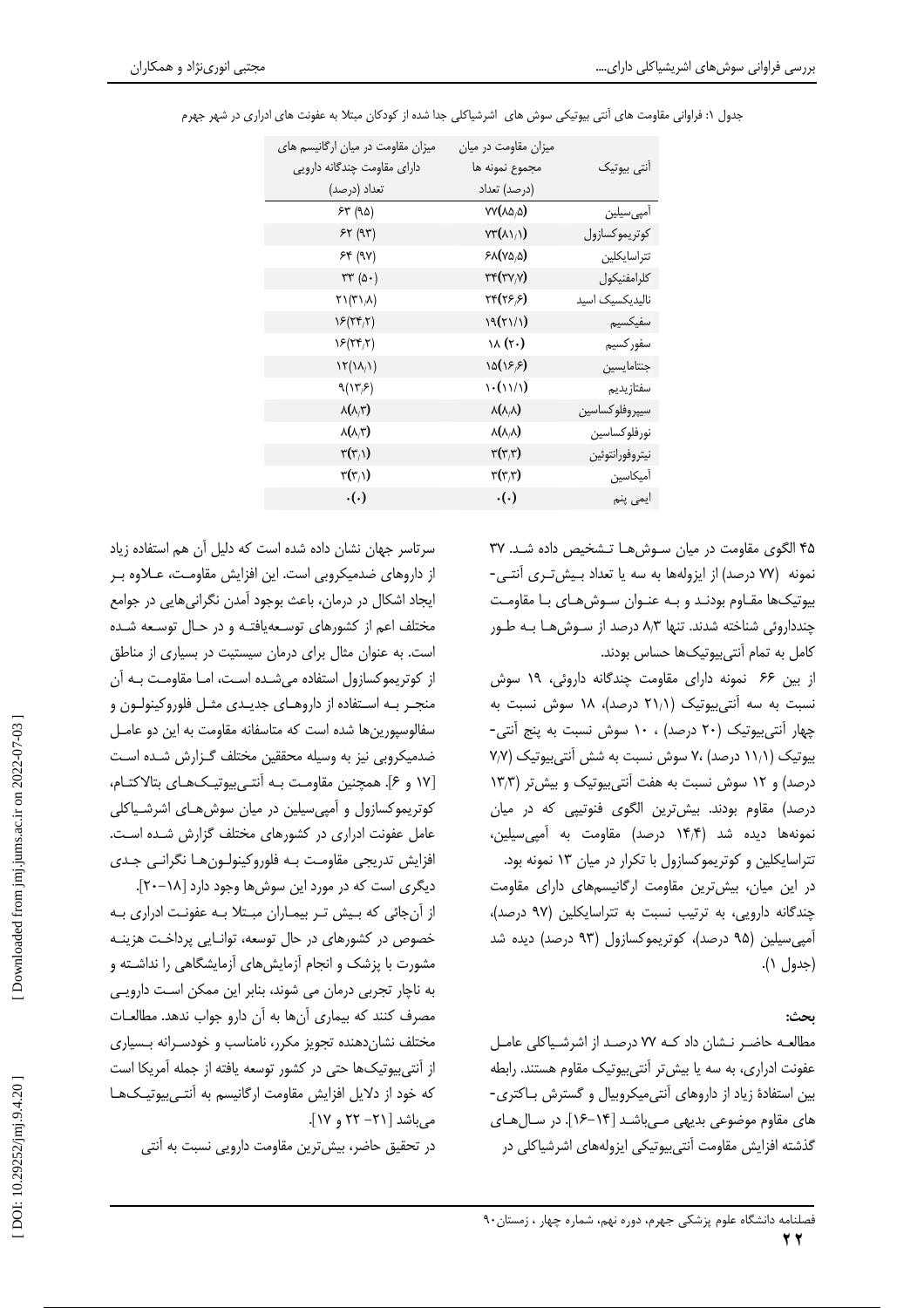بیوتیکهای آمپی سیلین، کوتریموکسازول و تتراسایکلین مشاهده شد که با دستورالعمل سازمان بهداشت جهانی مبنی بر معرفی دو داروی کوتریموکسازول و آمپے سیلین بـه عنـوان داروهـای انتخابی در درمـان عفونـت ادراری در سـال ۲۰۰۷ مغـایر اسـت [٢٣]. اما این نتیجه با بسیاری از نتایج مطالعات انجام شده در سالهای گذشته در کشورهای مختلفی اعم از توسعهیافته یـا در حال توسعه همچون ترکیه، سنگال، برزیل، اسلوونی، جنوب هند و استراليا مطابقت دارد [١٢ و ١٧ و ٢۴-٢٧]. ايـن افـزايش مقاومت ممكن است در اثر عدم اتخاذ سياست صحيح استفاده از آنتی بیوتیکها در درمان عفونتهـای حاصـل از ایـن بـاکتری و انتقـال ژنهـاى مقاومـت توسـط ابزارهـاى ترانـسپورت مثـل پلاسمیدهای مقاوم به آنتیبیوتیکها، باکتریوفاژها، ترانسپوزون-هـا و اینتگـرونهـا باشـد. از آنجـایی کـه یـک پلاسـمید یـا ترانسپوزون می تواند چندین شاخص مقاومت را حمـل کنـد، در نتیجه ممکن است مقاومت به چند عامـل ضـدمیکروبی کـه بـه طور مان كسب شده باعث بروز اركانيسم هاى داراى مقاومت چندگانه دارویی شود. برای مثال، مقاومت بـه کوتریموکسازول معمولاً با مقاومت به آمیی سیلین، سفالوتین و تتراسایکلین همراه است [٧-١٠].

اتفاق نظر عمومی در خصوص گسترش مصرف عاملهای آنتی-باكتريال و ايجاد ميكروارگانيسم هاى داراى مقاومت چندگانـه داروئی وجود دارد. با توجه به وجود خطر مرگ در بیماران آلـوده با میگروارگانیسمهای دارای مقاومت چندگانه دارویی و همچنین قیمت بالاتر آنتی بیوتیکهای مورد نیاز برای درمان آن ها، ایـن گروه از بیماران احتیاج بیش تـری بـه مراقبـت و بـستری شـدن دارند. ارگانیسمهای دارای مقاومت چنددارویی، مشکلات عدیده-ای را در کشورهای در حال توسعه به وجـود آوردهانـد کـه ایـن مقاومت با تجویز کافی و به موقع آنتهیبیوتیکهای مناسب توسط پزشک و نیز نظارت، کنترل و زمان بندی مناسب مصرف داروهای تجویز شده قابل کاهش و کنترل است [۱۴].

نكته قابل ملاحظه در اين مطالعه، شيوع بالاي مقاومت چندگانه دارویی در میان ایزولهها بود که حدود ۷۷ درصد از نمونهها به سه آنتی بیوتیک یا بیش تر مقاوم بودند. بیش ترین الگوی مقاومت دارویی مشاهدهشده، مقاومت نسبت به آمیی سیلین، تتراسایکلین

و کوتریموکسازول بود که در میان ۱۳ نمونه تکرار شده بود. درصد مقاومت چندگانه دارویی در کشورهای مختلـف متفـاوت است. ٧/١ درصد در سال ٢٠٠٠ در آمريكا [٢٨ و ٢٩] و ۴٢ درصد در سال ۲۰۰۶ در اسلوونی گزارش شده است [۲۵]. درصدهای گزارششده در ایران نیز متفاوت است، به عنوان مثال در سال ۲۰۰۳ در کاشان ۱۰٫۹ درصد و حتی در چند سـال اخیـر ۶۵/۶ درصد نیز عنوان شده است [ ۳۰–۳۱ و ۱۴]. این تفـاوت در کشورهای گوناگون مےتوانـد نـشان(هنـده اخـتلاف در میـزان مصرف این داروها در نقاط مختلف و یا میزان کنتـرل و نظـارتی باشد که از سوی مراکز درمانی در خصوص تجویز آنتی بیوتیکها انجام میشود. در ضمن باید اشاره کرد ایـن درصـد بـا گذشـت زمان و مصرف نامناسب داروها افزایش مییابد.

در این مطالعه، کمترین مقاومت نسبت به ایمی پنم، آمیکاسین و نیتروفورانتوئین وجود داشت که این عدم مقاومت نسبت به ايمي ينم، توسط ادوان نيز اظهار شده است [٣٢]. حساسيت بالا نسبت به ایمی پنم به وسیله تاریکو و ماتای هم گزارش شده است که به نظر می رسد داروی انتخابی در درمان عفونت ادرای میباشد [۳۳ و ۲۶].

در جدول ٢ ميزان مقاومت بعضى از آنتى بيوتيكهاى به كار گرفتهشده در درمان عفونتهای ناشی از باکتری اشرشیاکلی در کشورهای مختلف مقایسه شدهاند. در تحقیق حاضر نسبت به تحقیق مشابه سالهای گذشته در ایران، درصد مقاومت نسبت به بیش تر آنتی بیوتیکهای مصرفی افزایش قابل ملاحظهای دارد [١۴]. به علاوه، كشور ايران در اكثر موارد در ارتباط با میزان مقاومت به آنتیبیوتیکهای کوتریموکسازول، تتراسایکلین، سفتازیدیم و کلرامفنیکول در مقایسه با کشورهای ذکرشده در جدول ۲، دارای بیش ترین درصد مقاومت می باشد [۱۴ و ۲۶ و ۳۱]. یکی از عوامل این افزایش مقاومت چندعاملی می تواند ناشی از اتخاذ سیاستهای نادرست استفاده از آنتی-بیوتیکها در درمان عفونتهای حاصل از این باکتریها باشد. در مورد مقاومت بالای سوش ها به تتراسایکلین با توجه به محدوديت مصرف اين دارو در كودكان، علت بالابودن مقاومت، آلودهشدن بیماران به سوشهایی از اشرشیاکلی است که از قبل مقاوم بودهاند و مقاومت به صورت انتخابی صورت نگرفته است.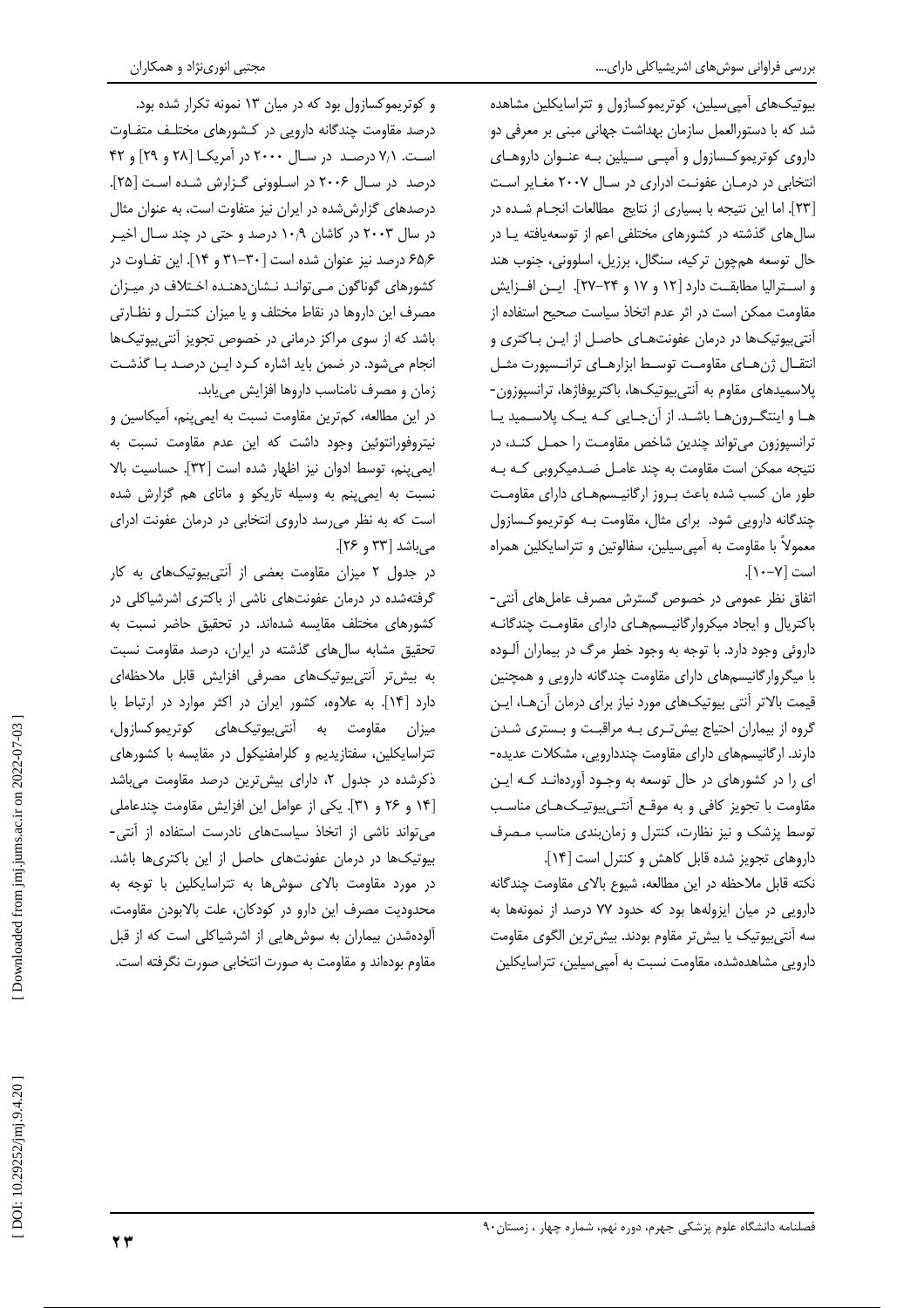|  |  |  | جدول ۲: مقایسه میزان مقاومت آنتی بیوتیکهای به کار رفته در درمان عفونت های ناشی از باکتری اشرشیاکلی |
|--|--|--|----------------------------------------------------------------------------------------------------|
|--|--|--|----------------------------------------------------------------------------------------------------|

| درصد مقاومت در                                                            | درصد مقاومت در ایران              | درصد مقاومت در ایران در       | انت <sub>ی</sub> بیوتیک |
|---------------------------------------------------------------------------|-----------------------------------|-------------------------------|-------------------------|
| كشورهاى مختلف                                                             | در تحقیق حاضر                     | سالهای گذشته (۸۱–۸۵)          |                         |
| هند (۴۸٫۳)، أمريكا (۴۰٫۴)،<br>استراليا (۳۶)                               | $\lambda \lambda/\lambda$         | ۴۸ $\lambda$                  | كوتريموكسازول           |
| هند (۳۹٫۷)، استرالیا (۳۰)                                                 | $V\Delta/\Delta$                  | $\Delta Y$                    | تتراسايكلين             |
| $(\wedge \cdot)^\omega$ هند                                               | $\mathsf{r}\mathsf{v}_\mathsf{N}$ | -                             | كلرامفنيكل              |
| هند (۵۵٫۲)، آمریکا (۲۹٫۳)                                                 | ۶۶۶                               | $\Sigma/\lambda$              | نالیدیکسیک اسید         |
| هند (۱۰٫۳)، آمريكا (۸٫۴)،<br>اروپا (۷–۰٫۷٪)                               | ۱۶۶                               | $\mathcal{N}^{\mu}$           | جنتامايسين              |
| هند (۳٫۴)، اروپا (۱٫۶)،<br>اسپانیا (۰٫۴)،<br>مجارستان (۰٫۳)، لبنان (۰)    | $\mathcal{N}_{1}$                 | $\mathcal{N}_{1}$             | سفتازيديم               |
| هند (۲۲٫۴)، اسپانیا (۱۶)،<br>انگلستان (۶)، دانمارک<br>(۰٫۷)، کانادا (۰٫۴) | ۸,۸                               | $\mathcal{F}_{/\mathfrak{A}}$ | سيبپروفلوكساسين         |
| آمريكا (١١)، استراليا (٥/٨)                                               | $\lambda/\lambda$                 | $\lambda/\tau$                | نورفلو كساسين           |
| اروپا (۱–۴)، استرالیا (۲٫۵)،<br>هند (٠)، آمريكا (٠)                       | $\mathbf{r} \times$               | $\mathcal{F}_i \Lambda$       | أميكاسين                |
| هند (۰)، استرالیا (۰)،<br>أمريكا (١٠)                                     |                                   | $\lambda/\lambda$             | ايمىپنم                 |

در کشورهای مختلف [۱۴ و ۲۶ و ۲۱]

متاسفانه در ایران و کشورهای جهان سوم، اطلاعات مربـوط بـه مقاومت باکتریایی نسبت به عاملهای آنتهیمیکروبیال بسیار محدود است. بنابر این، کسب اطلاعات مربوط به مقاومـت ایـن ارگانیسمها در برابر عاملهای ضدمیکروبی برای درمان تجربی و انتخاب داروی مناسب مفید است [۱۴]. به هر حال آن چـه بـه طور دقیق مشخص است این است که درصد مقاومت علیه آنتی بیوتیکھایی مانند آمیے سیلین، کوتریموکسازول، تتراسـایکلین، سفتازیدیم و جنتامایسین مورد استفاده برای درمان بیماران آلوده با اشرشیاکلی در مقایسه با کشورهای اروپائی وامریکائی در حال افزایش است. از این رو به منظور جلوگیری از افزایش روزافزون مقاومت آنتى بيوتيكي، انجـام كـشت ادرار و آزمـايش حـساسيت آنتی بیوتیکی قبـل از شـروع درمـان اصـلی توصـیه مـیشـود. همچنین انتخاب آنتی بیوتیک مناسب بایـد بـا توجـه بـه محـل عفونت، طیف و خواص فارماکودینامیک دارو انجام شـود. بـرای جلوگیری از ایجاد سوشهای مقاوم، حتیالامکان باید از تجـویز غیرضروری دارو اجتناب شود و برای جلوگیری از انتشار عفونت با سوشهای مقاوم باید بیمار قبل از شروع درمان ایزوله شود.

**نتیجه گیری:** به طور خلاصه، نتایج حاصل از این پژوهش نـشان می دهد که در حال حاضر درصد زیادی از نمونههای اشرشیاکلی

را می توان به عنوان خطری جدی در انتقال پدیـدهٔ مقاومـت بـه اجتماع کلی اشرشیاکلی و یا باکتری هـای نزدیـک بـه آن تلقـی کرد. به دلیل اهمیت موضوع پیـشنهاد مـی شـود پـژوهش هـای مرتبط در این زمینه به طور وسیعتری انجام شود و ویژگی های باکتریهای مقاوم، اپیدمیولوژی و انتشار آن به وسیله ابزارهـای ترانسپورت و ارتباط آن با چگونگی مصرف کلیهٔ آنتیبیوتیکهای رایج بررسی شود. توجه ویژه به این امر از آن جهت حائز اهمیت است که بسیاری از آنتی بیوتیکهای مفید فعلی ممکن است بـه دلیل عدم توجه به سازوکارهای ایجاد مقاومت و بالاخص شیوع و انتشار این سازوکارها، کارائی خود را در درمان عفونتهای باکتریائی از دست داده و مشکلات بزرگ و غیرقابـل حلـی را در آينده ايجاد كنند.

# تقدير و تشكر:

این طرح در قالب پروژه تحقیقاتی شماره ۲۲- ۸۴ در مرکز تحقيقات ميكروبشناسي باليني استاد البرزي، بيمارستان نمـازي شیراز انجام گرفتـه اسـت؛ بـدین0سـیله از همکـاری صـمیمانه کارکنان این مرکز بـه خـصوص آقـای دکتـر حـسن خواجـهای تشکر و قدردانی می شود.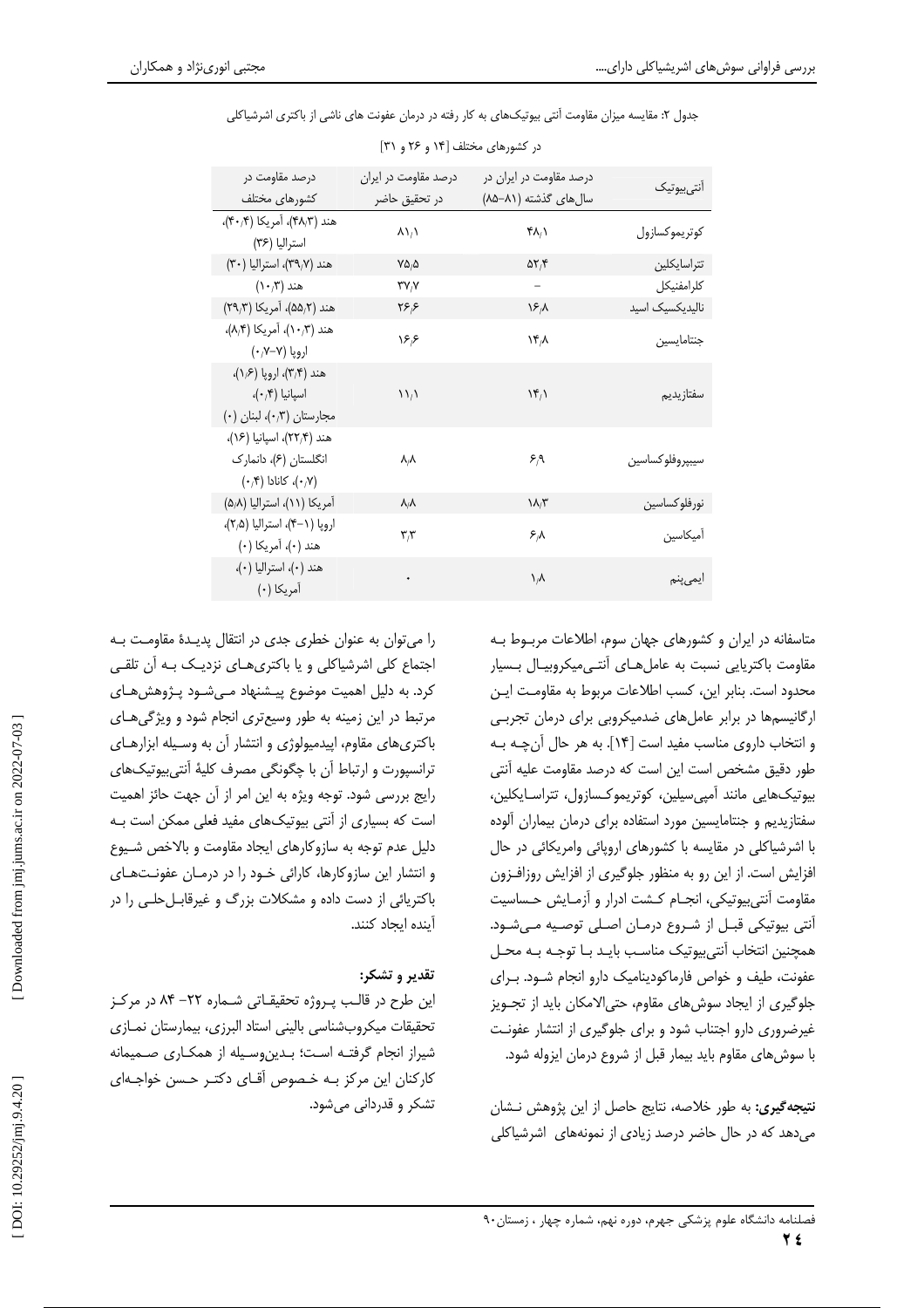### **References:**

1. Marrs CF, Zhang L, Foxman B, et al. Escherichia coli mediated urinary tract infection: are there distinct uropathogene Ecoli (UPEC) pathotypes culture media. FEMS Microbiol lett 2005; 252: 183-9.

2. Ejrnaes K, Sandvang D, Lundgren B, et al. Pulsed field gel electrophoresis typing of Escherichia coli strains from samples collected before and after piymecillinam or placebo treatment of uncomplicated community-acquired urinary tract infection in women. J Clin Microbiol 2006; 44(5): 1776-81.

3. Johnson JR, Russo TA, Molecular epidemiology of extraintestinal pathogenic (uropathogenic) Escherichia coli. J Med Microbiol 2005; 295(6-7): 383-404.

4. Overturf GD. Urinary tract infection In: Jenson HB, Baltimore RS. Pediatric infection disease Principles and Practice. 2<sup>nd</sup> ed. Philadelphia: W. B. Saunders; 2002: 983-5

5. Mohkam M, Karimi A, Karimi H, et al. Urinary Interleukin 8 in acute pyelonephritis of children. Iran J Kidney Dis 2008; 2: 193-6.

6. Li O. Sherwood JS. Logue CM. Characterization of antimicrobial resistant Escherichia coli isolated from processed bison carcasses. J Applied Microbiol 2007;  $103(6)$ : 2361-9.

7. Farshad SH, Anvarinejad M, Mehrbi Tavana Ali, et al. Molecular epidemiology of Escherichia coli strains isolated from children with community acquired urinary tract infections. African J Microbiol Res 2011; 5(26): 4476-83

8. Davies J. Inactivation of antibiotics and the dissemination of resistance genes. Science 1994; 264(5175): 375-81.

9. Labee-lund TM, Sorum H. Class 1 integrons mediate antibiotic resistance in the fish pathogen Aeromonas salmonicida worldwide. Microb Drug Resist 2001; 7(3):  $263 - 72$ 

10. Hall RM, Collis CM. Mobile gene cassettes and integrons: capture and spread of genes by site-specific recombination. Mol Microbiol 1995; 15(4): 593-600.

11. Farshad SH. Japoni A. Hosseini M. Low distribution of integrons among multidrug resistant E. coli strains isolated from children with community acquired urinary tract infections in Shiraz, Iran. Polish J Microbiol2008;  $57(3): 193-8$ 

12. Yuksel S, Ozturk B, Kavaz A, et al. Antibiotic resistance of urinary tract pathogens and evaluation of empirical treatment in Turkish children with urinary tract infection. Int J Antimicrob Agent 2006; 28(5): 413-6.

13. Clinical and Laboratory Standard Institute. Performance standards for antimicrobial susceptibility testing: seventeenth informational supplement. CLSI document M100-S17. Pennsilvania: Clinical and Laboratory Standards Institute; 2007.

14. Ebrahimzadeh MA, Mahdavee MR, Vahedi M. Antibiotic resistance in  $E$  *coli* isolated from urine: A2vears study isolated from patient with urinary tract infections in Iran. J Cell Tissue Res 2005; 5(2): 445-8.

15. White PA, McIver CJ, Deng Y, et al. Characterization of two new gene cassette, aad A5 and dfr A17. FEMS Microbiol Lett 2000; 182: 265-9.

16. Yu HS, Lee JC, Kang HY, et al. Changes in gene cassettes of class 1 integrons among  $E$ . coli isolates from urine specimens collects in Korea during the last two decades. J Clin Microbiol 2003; 41(12): 5429-33.

17. Guidoni EBM, Berezin EN, Nigro S, et al. Antibiotic resistance patterns of pediatric community acquired urinary infection. Brazillian J Infect Dis 2008; 12(4):  $321 - 3$ 

18. Huovinen P. Resistance to trimethoprimsulfamethoxazole. Clin Infect Dis 2001; 32(11): 1608-14. 19. Karki, T, Truusalu K, Vainumae I, et al. Antibiotic susceptibility patterns of community- and hospitalacquired Staphylococcus aureus and Escherichia coli in Estonia. Scand J Infect Dis 2001; 33(5): 333-8.

20. Manges AR, Tabor H, Tellis P, et al. Endemic and epidemic lineages of *Escherichia coli* that cause urinary tract infections. Emerg Infect Dis 2008; 14(10): 1575-83. 21. Gonzales R, Malone DC, Maselli JH, et al. Excessive antibiotic use for acute respiratory infection in the united states.Clin Infect Dis 2001; 33(6): 757-62.

22. Linder JA, Huang ES, Steinman MA, et al. Fluoroquinolone prescribing in the United States: 1995 to 2002. Am J Med 2005; 118(3): 259-68.

23. Wolff O, Maclennan C. Evidence behind the WHO guidelines hospital care for children: what is the appropriate empiric antibiotic therapy in uncomplicated urinary tract infection in children in developing countries? J Trop Pediatr 2007; 53(3): 150-2.

24. Dromigny JA, Nabeth P, Juergense Behr A, et al. Risk factors for antibiotic- resistant Escherichia coli isolated from community acquired urinary tract infection in Dakor, Senegal. J Antimicrobial Chemother 2005;  $56(1)$ : 236-9.

25. Rijavec M, Starcic Ergivec M, Ambrozic Augustin J, et al. High prevalence of multidrug resistance and random distribution of mobile genetic elements among uropathogenic Escherichia coli of the four major phylogenetic groups. Curr Microbiol 2006; 53(2): 158-62

26. Mathai E, Grape M, Kronval LG. Integrons and multidrug resistance among E. coli causing communityacquired urinary tract infection in southern India. APMIS 2004; 112(3): 159-64.

27. Mehr SS, Powell CV, Curtis N. Cephalosporin resistant urinary tract infection in young children. J Paediatr Child Health 2004; 40(1-2): 48-52.

28. Sahm DF, Thornberry C, Mayfield DC, et al. Multi drug resistant urinary tract isolates of Escherichia coli: prevalence and patient demographics in the United States in 2001. Antimicorb Agent Chemother 2000; 45(5):  $1402 - 6$ .

29. Gulsun S, Oguzoglu N, Inan A, et al. The virulence factors and antibiotic sensitivities of Escherichia coli isolated from recurrent urinary tract infections. Saudi Med J 2005; 26(11): 1755-8.

30. Moniri R, Khorshidi A, Akbari H. Emergence of multidrug resistant strains of Escherchia coli isolated from urinary tract infections. Iran J Publ Health 2003;  $32(4): 42-6.$ 

31. White PA, McIver CJ, Rawlinson WD. Integrons and gene cassettes in the entrobacteriaceae. Antimicrob Agents Chemother 2001: 45(9): 2658-61.

32. Adwan K, Abu Hasan N, Adwan G, et al. Molecular epidemiology of antibiotic- resitant Escherichia coli isolated from hospitalized patient with urinary tract infection in Northen Palestine. Pol J Microbiol 2004;  $53(1)$ : 23-6.

33. Tariq N, Jaffery T, Ayub R, et al. Frequency and antimicrobial susceptibility of aerobic bacterial vaginal isolates. J Coll Physicians Surg Pak 2006; 16(3): 196-9.

ه ۲